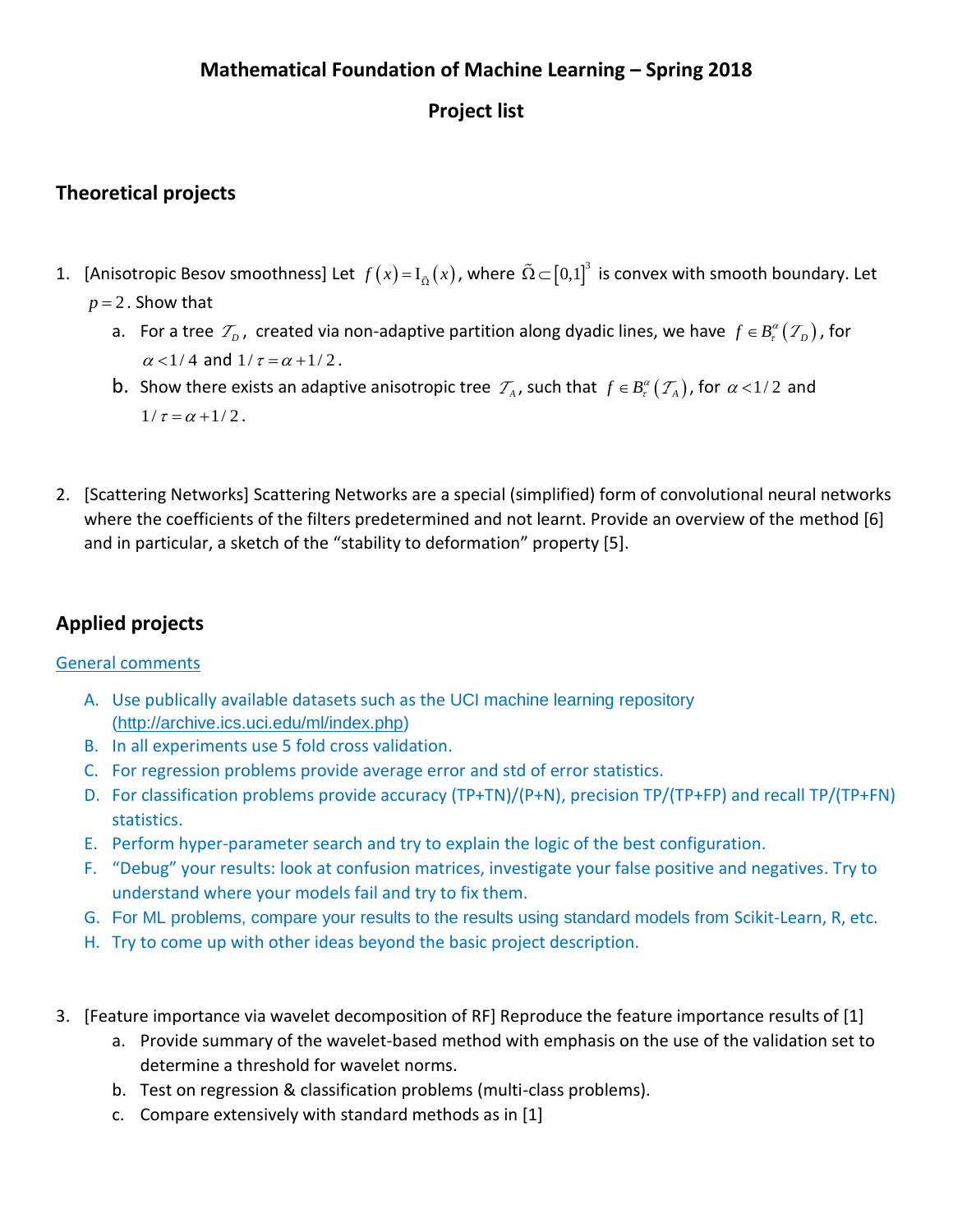- 4. [Compression & denoising with wavelet decomposition of RF] Reproduce and add to the results of [1]
	- a. Compression Investigate the RF compression capabilities of wavelets through tradeoff between the number of trees and tree components versus the prediction error.
	- b. Denoising add various levels of Gaussian noise to regression datasets and add various levels of mis-labeling to classification datasets. Investigate the performance of wavelet denoising.
- 5. [Smoothness analysis of DL] Reproduce the research of the paper [3]
	- a. Train the 'classical' TensorFlow networks for MNIST, CIFAR10 datasets.
	- b. Perform Besov smoothness analysis of the representation layers at various stages of the training
	- c. Try also to experiment with different network configurations and investigate the relationship between the classification error on the testing set and the smoothness analysis of the representation layers.
- 6. [DL classification as regression] Add to the research of [3]
	- a. Take the 'classical' TensorFlow networks for MNIST, CIFAR10 datasets and modify the last layer from "softmax" to linear mapping into  $\mathbb{R}^9$  .
	- b. Assign each class a vertex on the standard simplex in  $\mathbb{R}^9$ .
	- c. Define a loss function that minimizes the sum of squared distances to the corresponding vertex of the class of each sample.
	- d. Test various configurations with this last layer (e.g. adding more convolution or fully connected layers before it) and benchmark with 'classical' architecture.
	- e. Perform Besov smoothness analysis and correlate with your performance results.
- 7. [Analysis of ResNets] Add to the research of [3]
	- a. Train a 'small' version of a ResNet [4] on the CIFAR10 dataset.
	- b. Investigate the performance and apply smoothness analysis of the network with and without the residual connections.
- 8. [Anisotropic RF partitions] Solve regression problems using wavelet decompositions of anisotropic Random Forests
	- a. Interface with the given platform to apply anisotropic hyperplane splits via linear regression and SVM.
	- b. Compare with isotropic splits. In which cases did the anisotropic constructions give a better result? Why?
	- c. Compute Besov smoothness of all the isotropic and anisotropic models and investigate if correlate with test results of the models.
- 9. [Multi-label problem via wavelet decomposition of GB] Extend the experimental results of [2] to the case of multi-label classification (more than 2 classes).
- 10. [Scattering Networks for small datasets] Use the methods of [6] to compare the results of trained convolutional neural networks over Scattering Networks in the cases of small/simple datasets.